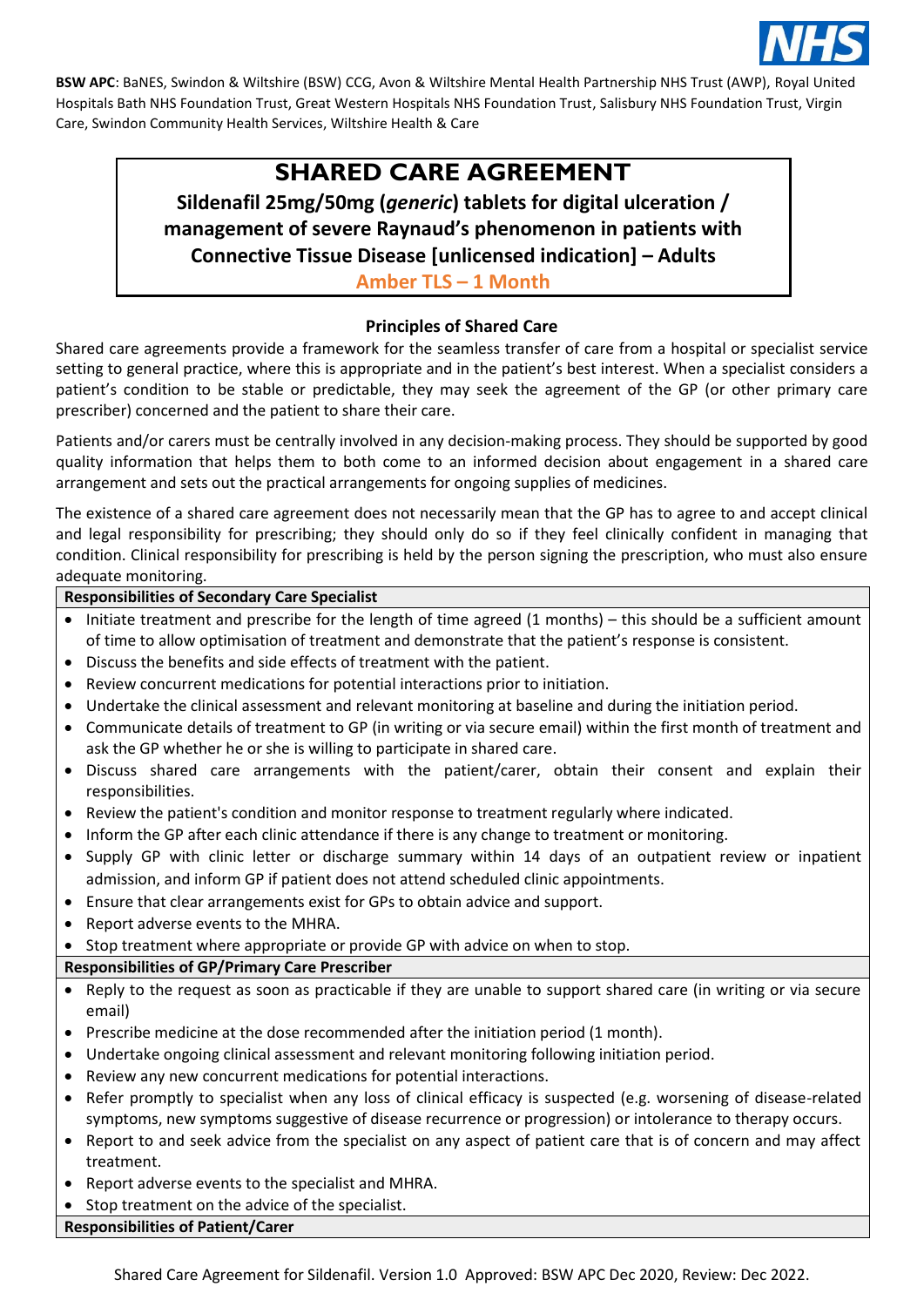

- Report to the specialist or GP if he or she does not have a clear understanding of the treatment.
- Share any concerns in relation to treatment with medicine.
- Report any adverse effects to the specialist or GP whilst taking the medicine.
- Attend appointments for clinical review and monitoring.

|  | 1. Summary of<br>condition and<br>treatment aims<br>Include links to relevant<br>clinical guidelines e.g. NICE                                                                                                            | Connective Tissue Disease (CTD) encompasses a range of uncommon systemic autoimmune<br>conditions that are capable of causing a wide range of tissue damage due to microvascular<br>injury and excessive fibrotic response. In Systemic sclerosis (SSc) the most common<br>vascular manifestation is Raynaud's phenomenon due to excessive vasoconstriction. In SSc<br>digital ulceration occurs in over 50% of patients at some point. Severe ulceration can lead<br>to complications, including infections (including osteomyelitis), which may result in<br>amputation and can contribute to lengthy spells of hospital treatment and have<br>devastating effects on hand function and the independence of the individual.<br>Standard medical treatments include; calcium channel blockers, ACE inhibitors, losartan |                                                                                         |  |
|--|---------------------------------------------------------------------------------------------------------------------------------------------------------------------------------------------------------------------------|--------------------------------------------------------------------------------------------------------------------------------------------------------------------------------------------------------------------------------------------------------------------------------------------------------------------------------------------------------------------------------------------------------------------------------------------------------------------------------------------------------------------------------------------------------------------------------------------------------------------------------------------------------------------------------------------------------------------------------------------------------------------------------------------------------------------------|-----------------------------------------------------------------------------------------|--|
|  |                                                                                                                                                                                                                           | management).                                                                                                                                                                                                                                                                                                                                                                                                                                                                                                                                                                                                                                                                                                                                                                                                             | and/or fluoxetine (although only immediate release nifedipine is licensed for Raynaud's |  |
|  |                                                                                                                                                                                                                           | Where standard medical treatment is ineffective and digital ulceration develops<br>intravenous prostanoids (iloprost or epoprostenol) may be used but require administration<br>on a day case basis, usually on 5 consecutive days.                                                                                                                                                                                                                                                                                                                                                                                                                                                                                                                                                                                      |                                                                                         |  |
|  |                                                                                                                                                                                                                           | Bosentan, an endothelin receptor antagonist, is licensed to reduce the incidence of new<br>digital ulcer formation in patients with active digital ulceration.                                                                                                                                                                                                                                                                                                                                                                                                                                                                                                                                                                                                                                                           |                                                                                         |  |
|  |                                                                                                                                                                                                                           | Sildenafil, a phosphodiesterase type 5 inhibitor (PDE5i) is also a potent vasodilator which<br>can be used instead of, or in combination with either prostanoids or bosentan. This is an<br>unlicensed, but well established use with the evidence base discussed in NICE ESUOM42<br>(link below).                                                                                                                                                                                                                                                                                                                                                                                                                                                                                                                       |                                                                                         |  |
|  |                                                                                                                                                                                                                           | Treatment with sildenafil aims to reduce severity of Raynaud's phenomenon and/or treat<br>established, and prevent further, digital ulceration in SSc and associated CTD's.                                                                                                                                                                                                                                                                                                                                                                                                                                                                                                                                                                                                                                              |                                                                                         |  |
|  |                                                                                                                                                                                                                           | <b>NICE ESUOM42</b>                                                                                                                                                                                                                                                                                                                                                                                                                                                                                                                                                                                                                                                                                                                                                                                                      |                                                                                         |  |
|  |                                                                                                                                                                                                                           | CCP: Sildenafil and bosentan for the treatment of digital ulceration in SSc in adults (see pg<br>14 for treatment pathway)                                                                                                                                                                                                                                                                                                                                                                                                                                                                                                                                                                                                                                                                                               |                                                                                         |  |
|  | 2. Details of<br>medicine and<br>indication<br>Please state whether<br>licensed or unlicensed (off-<br>label) use. Note that shared<br>care is generally unsuitable<br>for off-label prescribing<br>unless it is a widely | Sildenafil (25mg, 50mg and 100mg) is licensed for use in adult men with erectile<br>$\bullet$<br>Revatio <sup>®</sup> brand (20mg) is specifically licensed for treatment of<br>dysfunction.<br>pulmonary arterial hypertension in defined patients.<br>For the purposes of this shared care policy sildenafil is being used outside of license<br>$\bullet$<br>(off-label) for the treatment and prevention of digital ulceration in patients with<br>systemic sclerosis initiated on treatment as per the NHSE England Clinical<br>Commissioning Policy (link above) and for management of severe Raynaud's                                                                                                                                                                                                            |                                                                                         |  |
|  | recognised use (e.g.<br>included in BNF)                                                                                                                                                                                  |                                                                                                                                                                                                                                                                                                                                                                                                                                                                                                                                                                                                                                                                                                                                                                                                                          | phenomenon in Connective Tissues Disorders (CTDs) such as scleroderma.                  |  |
|  | 3. Pharmaceutical                                                                                                                                                                                                         | Route of administration:                                                                                                                                                                                                                                                                                                                                                                                                                                                                                                                                                                                                                                                                                                                                                                                                 | Oral                                                                                    |  |
|  | aspects                                                                                                                                                                                                                   | Formulation:                                                                                                                                                                                                                                                                                                                                                                                                                                                                                                                                                                                                                                                                                                                                                                                                             | 25mg & 50mg tablets                                                                     |  |
|  |                                                                                                                                                                                                                           | <b>Administration details:</b>                                                                                                                                                                                                                                                                                                                                                                                                                                                                                                                                                                                                                                                                                                                                                                                           | 25 - 50mg three times a day                                                             |  |
|  |                                                                                                                                                                                                                           | Other important information:                                                                                                                                                                                                                                                                                                                                                                                                                                                                                                                                                                                                                                                                                                                                                                                             | Used outside of product license                                                         |  |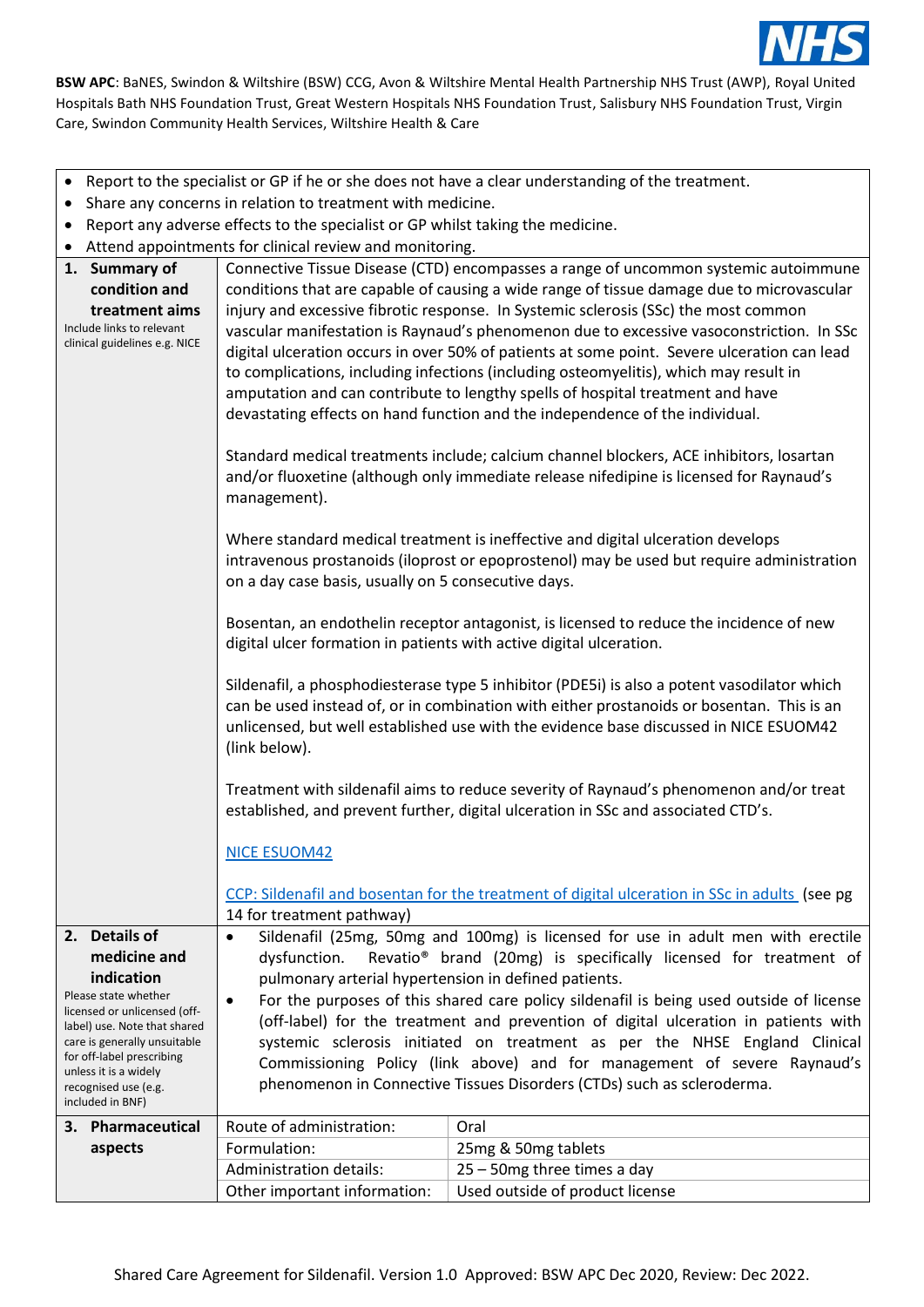

| 4. Usual dose and<br>frequency                                                                                                                                                                                                                                                                                                                                                                                                                                                                                                                                                                                                                                                                 | Sildenfil 25 - 50mg three times a day with dose titrated by specialist to tolerance and<br>response.                                                                                                                                                                                                                                                                                                                                                                                                                                                                                                 |                                                                                                 |  |  |
|------------------------------------------------------------------------------------------------------------------------------------------------------------------------------------------------------------------------------------------------------------------------------------------------------------------------------------------------------------------------------------------------------------------------------------------------------------------------------------------------------------------------------------------------------------------------------------------------------------------------------------------------------------------------------------------------|------------------------------------------------------------------------------------------------------------------------------------------------------------------------------------------------------------------------------------------------------------------------------------------------------------------------------------------------------------------------------------------------------------------------------------------------------------------------------------------------------------------------------------------------------------------------------------------------------|-------------------------------------------------------------------------------------------------|--|--|
| (including details<br>of dose<br>adjustments, e.g.<br>in renal<br>impairment) and<br>duration of<br>therapy<br>Transfer of monitoring and<br>prescribing to Primary care<br>is normally after the patient<br>is on regular dose and with<br>satisfactory investigation<br>results.<br>All dose or formulation<br>adjustments will be the<br>responsibility of the<br>initiating specialist unless<br>directions have been<br>discussed and agreed with<br>the primary care clinician.<br>The duration of treatment<br>will be determined by the<br>specialist, based on clinical<br>response and tolerability.<br>Termination of treatment<br>will be the responsibility of<br>the specialist. | If on established treatment the patient develops symptomatic hypotension then consider<br>stepwise reduction from 50mg three times a day > 25mg three times a day > 25mg twice a<br>day.<br>If symptomatic hypotension persists at 25mg twice daily then stop sildenafil and seek<br>advice from specialist.<br>No routine monitoring required.<br>May benefit from opportunistic review of hepatic and renal function (if test undertaken for<br>another reason).<br>Periodic/routine assessment of blood pressure.<br>Assessment of blood pressure if<br>signs/symptoms suggestive of hypotension. |                                                                                                 |  |  |
| 5. Baseline                                                                                                                                                                                                                                                                                                                                                                                                                                                                                                                                                                                                                                                                                    | <b>Baseline investigations</b>                                                                                                                                                                                                                                                                                                                                                                                                                                                                                                                                                                       |                                                                                                 |  |  |
| investigations<br>and initial                                                                                                                                                                                                                                                                                                                                                                                                                                                                                                                                                                                                                                                                  | Assessment of blood pressure                                                                                                                                                                                                                                                                                                                                                                                                                                                                                                                                                                         |                                                                                                 |  |  |
| monitoring to<br>be undertaken                                                                                                                                                                                                                                                                                                                                                                                                                                                                                                                                                                                                                                                                 | <b>Monitoring</b>                                                                                                                                                                                                                                                                                                                                                                                                                                                                                                                                                                                    | <b>Frequency</b>                                                                                |  |  |
| by specialist                                                                                                                                                                                                                                                                                                                                                                                                                                                                                                                                                                                                                                                                                  | Response to treatment                                                                                                                                                                                                                                                                                                                                                                                                                                                                                                                                                                                | At follow up appointments<br>$\bullet$                                                          |  |  |
| 6. Ongoing                                                                                                                                                                                                                                                                                                                                                                                                                                                                                                                                                                                                                                                                                     | <b>Monitoring</b>                                                                                                                                                                                                                                                                                                                                                                                                                                                                                                                                                                                    | <b>Frequency</b>                                                                                |  |  |
| monitoring<br>requirements to<br>be undertaken<br>by primary care                                                                                                                                                                                                                                                                                                                                                                                                                                                                                                                                                                                                                              | Blood pressure assessment                                                                                                                                                                                                                                                                                                                                                                                                                                                                                                                                                                            | Opportunistically / in response to reports of symptoms<br>suggestive of symptomatic hypotension |  |  |
| 7. Action(s) to be<br>taken by<br>primary care if<br>abnormal<br>result(s)                                                                                                                                                                                                                                                                                                                                                                                                                                                                                                                                                                                                                     | Stepwise dose reduction as per section 4.<br>$\bullet$                                                                                                                                                                                                                                                                                                                                                                                                                                                                                                                                               |                                                                                                 |  |  |
| 8. Cautions and<br>contraindication<br>s<br>Please note this does not<br>replace the Summary of<br><b>Product Characteristics</b><br>(SPC) and should be read in<br>conjunction with it.                                                                                                                                                                                                                                                                                                                                                                                                                                                                                                       | <b>Cautions</b><br>Co-administration with nitrates in any form (including amyl nitrate, glyceryl trinitrate, isosorbide<br>mononitrate, isosorbide dinitrate) due to significant potentiation of hypotensive effects.<br>Patients who have loss of vision in one eye because of non-arteritic anterior ischaemic optic<br>$\bullet$<br>neuropathy (NAION), regardless of whether this episode was in connection or not with previous<br>PDE5 inhibitor exposure.<br>Hypotension (blood pressure < 90/50 mmHg).<br>٠<br>Recent history of stroke or myocardial infarction.                            |                                                                                                 |  |  |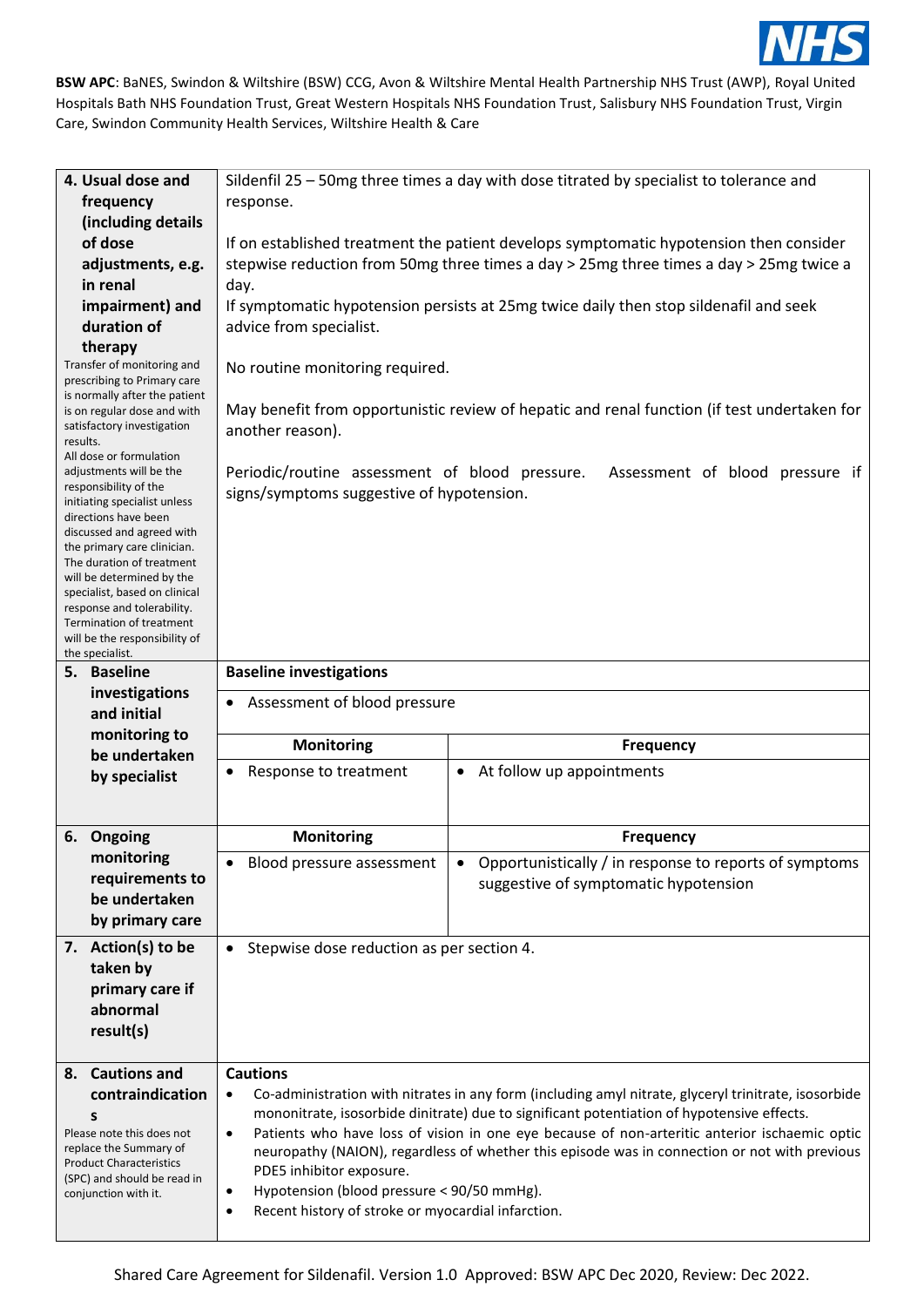

|                                                         | <b>Contraindications</b>                                                                                                                                                   |                                                                                             |  |  |
|---------------------------------------------------------|----------------------------------------------------------------------------------------------------------------------------------------------------------------------------|---------------------------------------------------------------------------------------------|--|--|
|                                                         | Precaution in patients with increased susceptibility to vasodilators, including those with postural                                                                        |                                                                                             |  |  |
|                                                         | hypotension, fluid depletion, left ventricular outflow obstruction (such as aortic stenosis,                                                                               |                                                                                             |  |  |
|                                                         | hypertrophic obstructive cardiomyopathy).                                                                                                                                  |                                                                                             |  |  |
|                                                         |                                                                                                                                                                            |                                                                                             |  |  |
| 9. Significant<br>medicine and                          | See BNF for full list (https://bnf.nice.org.uk/interaction/sildenafil-2.html). Of note;                                                                                    |                                                                                             |  |  |
| food                                                    | Alpha Blockers - Caution. May lead to symptomatic hypotension in a few susceptible<br>$\bullet$                                                                            |                                                                                             |  |  |
| interactions and                                        | individuals. Most likely to occur within 4 hours post sildenafil dosing. Patients should<br>be haemodynamically stable on an alpha blocker prior to initiating sildenafil. |                                                                                             |  |  |
| management                                              | Bosentan - Caution. May decrease exposure to sildenafil and higher doses required for<br>$\bullet$                                                                         |                                                                                             |  |  |
| For a comprehensive list,                               |                                                                                                                                                                            | therapeutic effect. NOTE: Secondary Care Specialists potentially need to titrate dose of    |  |  |
| consult the BNF or Summary                              | sildenafil when stopping or starting bosentan.                                                                                                                             |                                                                                             |  |  |
| of Product Characteristics<br>(SPC)                     | Clarithromycin - Caution. Increases serum concentrations of sildenafil. Reduce dose of<br>$\bullet$                                                                        |                                                                                             |  |  |
|                                                         | sildenafil if symptoms of hypotension develop.                                                                                                                             |                                                                                             |  |  |
|                                                         | Disopyramide - Avoid. Risk of ventricular arrhythmias. Erythromycin - Caution.<br>$\bullet$                                                                                |                                                                                             |  |  |
|                                                         | Increases serum concentrations of sildenafil. Reduce dose of sildenafil if symptoms of                                                                                     |                                                                                             |  |  |
|                                                         | hypotension develop.                                                                                                                                                       |                                                                                             |  |  |
|                                                         | Grapefruit juice - Avoid. May increase serum concentrations of sildenafil<br>$\bullet$                                                                                     |                                                                                             |  |  |
|                                                         | Itraconazole - Avoid. Increases serum concentrations of sildenafil, consider dose<br>$\bullet$                                                                             |                                                                                             |  |  |
|                                                         | reduction if unavoidable.                                                                                                                                                  |                                                                                             |  |  |
|                                                         | Ketoconazole - Avoid. Increases serum concentrations of sildenafil, consider dose<br>$\bullet$                                                                             |                                                                                             |  |  |
|                                                         | reduction if unavoidable.                                                                                                                                                  |                                                                                             |  |  |
|                                                         | Nicorandil - Avoid. Potentiates the hypotensive effect of nicorandil.<br>$\bullet$                                                                                         |                                                                                             |  |  |
|                                                         | Nitrates - Avoid. Potentiates the hypotensive effect of nitrates.<br>$\bullet$                                                                                             |                                                                                             |  |  |
|                                                         | Pulmonary Arterial Hypertension Drugs - Avoid. Potentiation likely.<br>$\bullet$                                                                                           |                                                                                             |  |  |
|                                                         | Ritonavir - Avoid. Substantially increases serum concentrations of sildenafil<br>$\bullet$                                                                                 |                                                                                             |  |  |
|                                                         | Saquinavir - Avoid. Increases serum concentrations of sildenafil.                                                                                                          |                                                                                             |  |  |
| 10. Adverse effects                                     | <b>Adverse Effect</b>                                                                                                                                                      | Action to be taken if detected                                                              |  |  |
| and                                                     | • Any sudden visual defect                                                                                                                                                 | Stop taking sildenafil and seek medical advice<br>$\bullet$                                 |  |  |
| management<br>Include details of incidence,             |                                                                                                                                                                            | immediately (cases of non-arteritic anterior ischaemic                                      |  |  |
| identification, importance                              |                                                                                                                                                                            | optic neuropathy, although rare, have been reported                                         |  |  |
| and management.                                         |                                                                                                                                                                            | with sildenafil and other PDE5 inhibitors)                                                  |  |  |
|                                                         | Feeling of dizziness<br>$\bullet$                                                                                                                                          | May be indicative of a drop in blood pressure. Arrange<br>$\bullet$                         |  |  |
|                                                         |                                                                                                                                                                            | assessment of blood pressure in appropriate setting.                                        |  |  |
|                                                         |                                                                                                                                                                            | Do not drive or operate machinery if experiencing<br>$\bullet$<br>dizziness.                |  |  |
|                                                         |                                                                                                                                                                            |                                                                                             |  |  |
|                                                         | Symptomatic hypotension                                                                                                                                                    | Dose reduction (see above)<br>$\bullet$<br>Seek immediate medical assistance if an erection |  |  |
|                                                         | Priapism<br>$\bullet$                                                                                                                                                      | $\bullet$<br>persists for 4 or more hours                                                   |  |  |
| 11. Advice to                                           |                                                                                                                                                                            |                                                                                             |  |  |
| patients and                                            | To stop taking and seek advice if any visual defects                                                                                                                       |                                                                                             |  |  |
| carers                                                  | To seek advice if feeling of dizziness<br>٠                                                                                                                                |                                                                                             |  |  |
| The specialist will counsel                             | (In male patients) to seek immediate medical assistance if an erection persists for 4 or<br>٠<br>more hours                                                                |                                                                                             |  |  |
| the patient with regard to<br>the benefits and risks of | Do not use nitrates in any form (including amyl nitrate, glyceryl trinitate, isosorbide<br>$\bullet$                                                                       |                                                                                             |  |  |
| treatment and will provide                              | mononitrate or isosorbide dinitrate) due to potentiation of hypotensive effects                                                                                            |                                                                                             |  |  |
| the patient with any                                    |                                                                                                                                                                            |                                                                                             |  |  |
| relevant information and<br>advice, including patient   |                                                                                                                                                                            |                                                                                             |  |  |
| information leaflets on                                 |                                                                                                                                                                            |                                                                                             |  |  |
| individual medicines.<br>12. Pregnancy and              | Pregnancy - seek specialist advice and not suitable for continuation under Shared Care                                                                                     |                                                                                             |  |  |
| breast feeding                                          | Agreement. See BUMP for additional information.                                                                                                                            |                                                                                             |  |  |
|                                                         |                                                                                                                                                                            |                                                                                             |  |  |